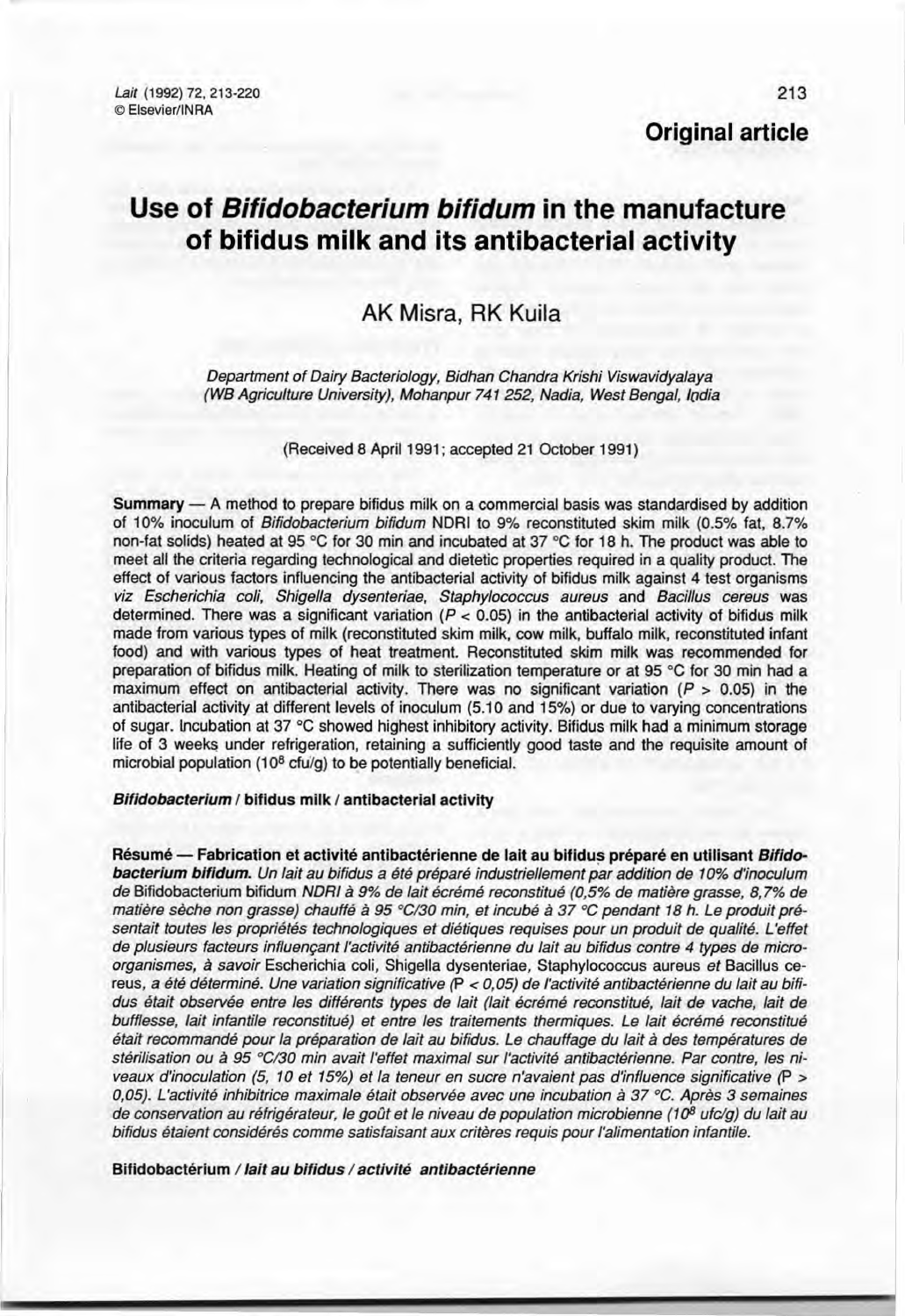## **INTRODUCTION**

Bifodogenic microflora have been studied in various countries with a view to utilizing them in the manufacture of various fermented milk products, fresh cheese and dried milks for human nutrition. Regular consumption of these products can have a number of advantages as they contain physiological body-related bacteria (Sandine *et al,* 1972), have a generally larger content of L(+) lactic acid (Klupsch, 1983), correct various types of gastrointestinal disorders and maintain a favourable balance among the indigenous intestinal microflora (Schaedler *et al, 1965).*

The technology of bifidus culture in the milk processing industry and the usability of bifidus culture in the manufacture of fermented milks was first described by Schuler-Malyoth *et al* (1968). Successive efforts in optimizing qualities of bifidusbased fermented milks have also been reported (Kosikowa, 1978; Marshall *et al,* 1982; Collins and Hall, 1984; Goh *et al,* 1986), but the product obtained varied from one strain of starter culture to another. In addition there is little information on the anti-bacterial properties of these fermented milks.

The present communication inciudes a report on the preparation of bifidus milk and assessment of its antibacterial activity as weil as its acceptability to consumers.

## **MATERIALS AND METHODS**

#### *Source and maintenance of cultures*

*Bifidobacterium bifidum* NORI and test cultures of pathogenic organisms, *viz Bacil/us cereus, E coli, Shigel/a dysenteriae* and *Staphylococcus aureus* were obtained from the National Collection of Oairy Organisms, National Oairy Research Institute, Karnal, India.

*B bifidum* was maintained in sterile skim milk medium supplemented with 1% dextrose and 0.1% yeast extract. The pathogenic test cultures were maintained on nutrient agar slants (Oxoid) and were activated by 3 successive transfers at 24-h intervals in nutrient broth.

#### *Preparation of bifidus milk*

The method of Nahaisi and Robinson (1985) was adopted with minor modifications to prepare a drink for direct consumption through bottle feeding for infants (fig 1).

The effect of some of the factors such as: i), type of milk, *viz* reconstituted skim milk, cow milk, buffalo milk and reconstituted infant milk food; ii), heat treatment, *viz* 121 °C for 15 min, 85 °C for 30 min, 95 °C for 30 min and steaming for 30 min; iii), size of inoculum, *viz* 2,5, 10, 15 and 20%; iv) incubation temperature, *viz* 32, 37 40 and 45 °C; v), concentration of sucrose, viz 0,6,8, and 12%; and vi) storage at refrigeration temperature  $(5-8 °C)$  for 3, 10, 17, 24 and 30 days - on the antibacterial activity of bifidus milk prepared by *Bifidobacterium bifidum* NORI (National Oairy Research Institute) were also examined.

#### *Analysis'*

Bifidus milk products were analysed for titratable acidity (ISI, 1960), volatile acidity (Hempeniens and Liska, 1968), lactic acid (Barker and Summerson, 1941), proteolytic activity (Hull, 1947) and combined diacetyl and acetoin (King, 1948). The antibacterial activity of the product was estimated by the modified cup agar assay technique (BSI, 1968). Culture filtrates (or cellfree extracts) were collected by centrifugation at 3 000 rpm for 15-20 min. These were passed through a Seitz filter separately. Wells of 5.0 mm diameter were made on solidified nutrient agar (seeded with the pathogenic test organisms) in each plate, using a sterile hollow borer. With the help of a sterile serological pipette, 0.05 ml of the cell-free extract was transferred to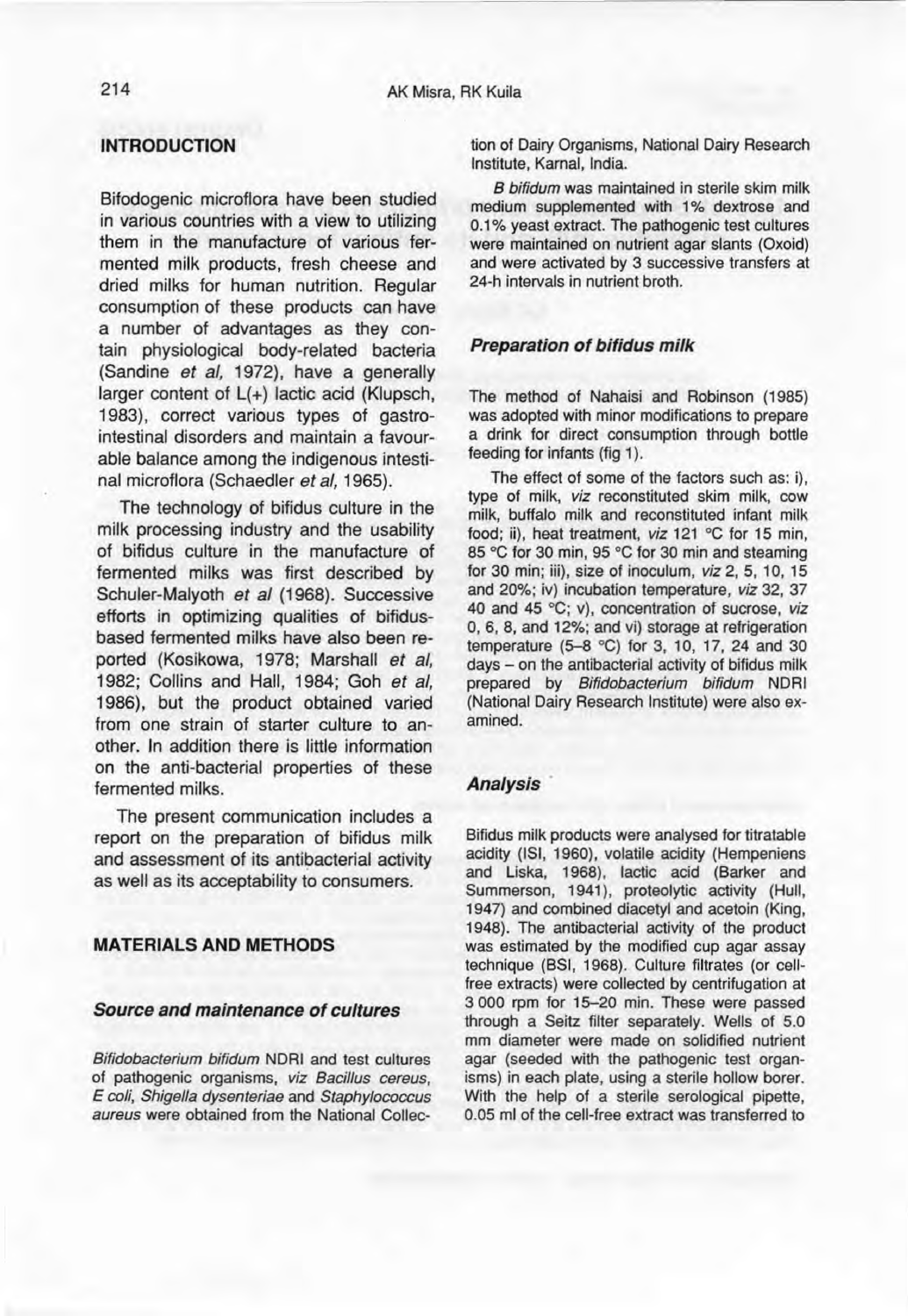

Fig 1. Schematic diagram for the manufacture of bifidus milk. *Diagramme schématique de fabrication de lait fermenté au bifidus.*

different wells. The plates were incubated without inverting at 37  $^{\circ}$ C for 18-24 h and the diameters of zones of inhibition formed around the wells were measured. Results were statistically analysed for analysis of variance according to the method of Snedecor and Cochran (1967).

Samples of standardized bifidus milk products, *viz* bifidus sour milk and bifidus sweetened milk, were subjected to sensory evaluation by a panel of 7 judges using the 9-point hedonic scale (Amerine *et al,* 1967) and analysed statistically by 2-way classification.

#### RESULTS AND DISCUSSION

#### *Characteristics of the product*

On the basis of the results of different trials, the procedure shown in figure 1 was adopted for the preparation of bifidus milk using single culture of *Bifidobacterium bifidum* NDRI. The final product had a titratable acidity of 0.78-0.86%, 1.9-2.2 ml of volatile acidity, proteolytic activity of 30 mg% Iiberated tyrosine, a mild acidic flavour and a viable count of  $4 \times 10^9$  cfu/ml. The product also showed desirable anti-

bacterial activity against the 4 test organisms, namely *Escherichia coli, Shigella dysenteriae, Staphylococcus aureus* and *Bacillus cereus.* The most important criterion defining the usefulness of bifidus milk for intestinal therapy is the ability of *B bifidum* to be successfully implanted in the intestine. Several workers have reported that for successful seeding in the intestine, the viable population must be in the range of 108-109 cells/ml of the product (Tanaka *et al,* 1982; Kim, 1988). The viable cell population obtained in the product satisfied this condition. The percent inoculum of *B bifidum* utilized by many workers ranged between 2-5%, and the normal time taken for setting was 24 h (Brown and Townsley, 1970; Marshall *et al,* 1982). Fonden and Hoigersson (1985) characterized *Bifidobacterium* species as slow cultivators in milk and recommended a larger inoculum (5-20%) of starter culture in the final manufacture of the cultured milk. Similar experiences were observed in the present study and 10% inoculum was found to meet ail the criteria regarding technological and dietetic properties required in the product.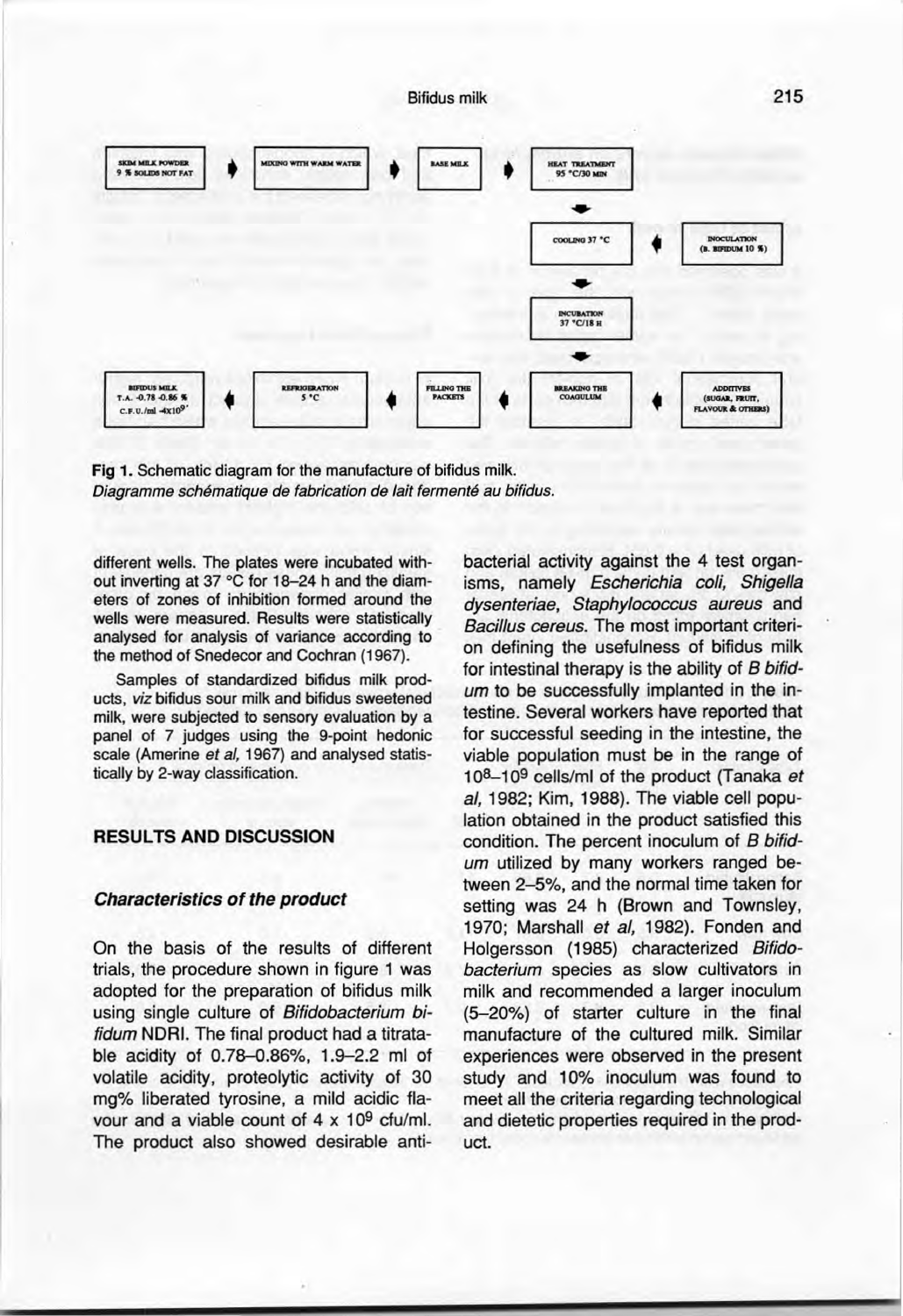*Effect of sorne factors on antibacterial activity of bifidus milk*

## **Effect of type of milk**

It was observed that the behaviour of *B bifidum* NDRI varied with the type of milk used (table I). This observation is interesting in view of an earlier report by Greene and Jezeski (1957) who observed that several commercial lots of non-fat dry milk samples obtained from different parts of the USA varied in their ability to promote the growth and activity of starter cultures. The acid production in ail the types of milk was within the range of 0.81-0.87% lactic acid and there was a significant variation in the antibacterial activity according to the types of milk used *(P* < 0.05). Reconstituted skim milk (0.5% fat and 8.7% non-fat solids) and cow milk (3.5% fat and 8.5% non-fat solids) had a similar effect on the antibacterial activity of *B bifidum.* Reconstituted infant milk

food, which is supplemented with vitamins and iron, neither enhanced acid-producing ability nor increased the antibacterial activity of the culture. Similar observations were made when buffalo milk was used as a medium for growth except that it produced slightly higher acidity in the product.

#### **Effect of heat treatment**

*B bifidum* NDRI exhibited relatively higher antibacterial activity against ail the 4 test organisms in milk samples which had been sterilized at 15 psi for 15 min (table Il). Milk samples heated at 95 °C for 30 min produced similar results. As regards production of acid, the highest amount was produced in milk heated at 95 °C for 30 min. A similar trend was noticed in the case of sterilized milk. These results are consistent with similar observations made by other workers, although there appears to be some divergence of opinion in this respect.

Table I. Effect of various types of milk on the antibacterial activity of bifidus sour milk +. *Effet de différents types de lait sur l'activité antibactérienne du lait termenté au bifidus -.*

| Type of milk                 | Fat<br>(% ) | <b>SNF</b><br>(%) | Acidity<br>(% LA) | Diameter of zone of inhibition (in mm) * |                         |                          |                           |
|------------------------------|-------------|-------------------|-------------------|------------------------------------------|-------------------------|--------------------------|---------------------------|
|                              |             |                   |                   | E<br>coli                                | Shigella<br>dysenteriae | Staphylococcus<br>aureus | <b>Bacillus</b><br>cereus |
| Reconstituted<br>skim milk   | 0.5         | 8.7               | 0.86              | 11                                       | 11                      | 8.5                      | 10.5                      |
| Cow milk                     | 3.5         | 8.5               | 0.81              | 11.5                                     | 8.5                     | 8.0                      | 9.5                       |
| <b>Buffalo milk</b>          | 5.0         | 9.0               | 0.87              | 7.0                                      | 8.0                     | 8.0                      | 5.0                       |
| Reconstituted<br>infant food | 3.3         | 8.7               | 0.83              | 8.0                                      | 8.5                     | 6.0                      | 9.0                       |
|                              |             |                   |                   |                                          |                         |                          |                           |

+ Inoculated with 10% starter and incubated at 37 "O for 48 h; • inciuded diameter of weil (5 mm); NFS: non-fat 50 lids. Amount of supernatant added to well: 0.05 ml.

+ Inoculé avec 10% de levain et incubé à 37 °C pendant 48 h. \* : incluant le diamètre du puits (5 mm); SNF : matière *sèche non grasse; (0.05 ml de surnageant ajouté dans le puits).*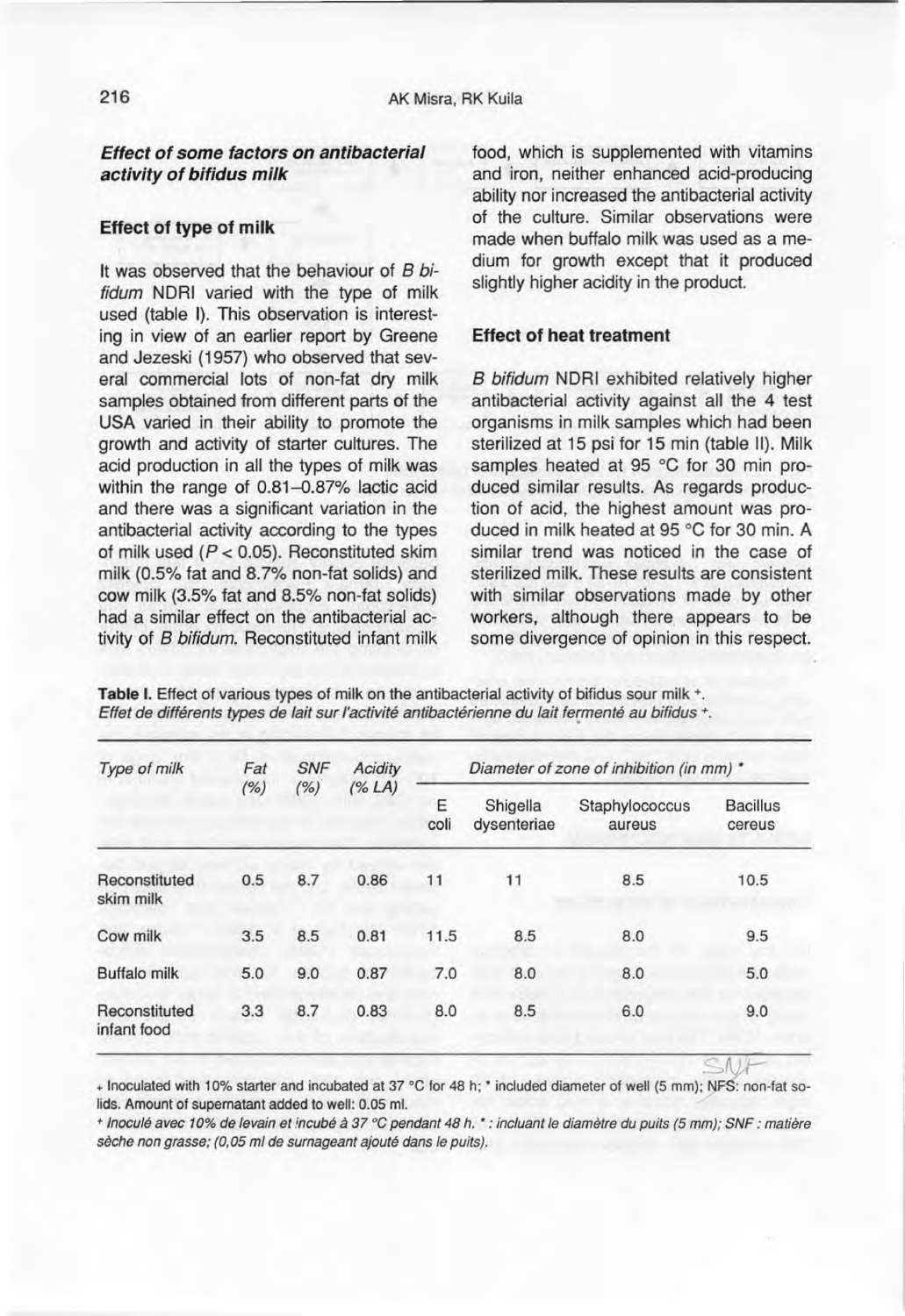| Type of heat<br>treatment                      | Acidity<br>(% LA) | <b>Total cell</b><br>count (cfu/ml) | Diameter of zone of inhibition (in mm) * |                         |                          |                           |  |
|------------------------------------------------|-------------------|-------------------------------------|------------------------------------------|-------------------------|--------------------------|---------------------------|--|
|                                                |                   |                                     | Ε<br>coli                                | Shigella<br>dysenteriae | Staphylococcus<br>aureus | <b>Bacillus</b><br>cereus |  |
| Sterilization<br>(121 °C, 15 psi/<br>$15$ min) | 0.87              | $14 \times 10^{8}$                  | 11.5                                     | 11.5                    | 8.5                      | 11.0                      |  |
| Steaming<br>$(30 \text{ min})$                 | 0.84              | $1 \times 10^8$                     | 8.5                                      | 11.0                    | 9.0                      | 10.0                      |  |
| 95 °C for 30 min                               | 0.91              | $10 \times 10^{8}$                  | 11.0                                     | 11.0                    | 8.5                      | 10.5                      |  |
| 85 °C for 30 min                               | 0.85              | $11 \times 10^8$                    | 8.5                                      | 8.5                     | 8.0                      | 9.0                       |  |

Table II. Effect of heat treatment of milk on the antibacterial activity of bifidus sour milk<sup>+</sup>. *Effet du traitement thermique du lait sur l'activité antibactérienne du lait fermenté au bifidus+.*

+ Skim milk (0.5% fat, 8.7% non fat solids) inoculated with 10% starter and incubated at 37 °C for 48 h; \* included diameter of well (5 mm). Amount of supernatant added to well: 0.05 ml.

+ Lait écrémé (0,5% matière grasse, 8,7% matière sèche non grasse) inoculé avec 10% de levain et incubé à 37 °C *pendant* 48 *h. •incluant le diamètre du puits* (5 *mm) (0.05 ml de surnageant ajouté dans le puits).*

Foster (1952) and Babel (1967) considered that higher heat treatments at 120 "C for 15 min and 85  $^{\circ}$ C for 30 min enhanced acid production, whereas Goh *et al (1986)* observed a decrease in the acid production of *8 bifidum* ATCC11863 when the milk medium was heated at 95  $^{\circ}$ C for 30 min, 121 °C for 1 min or 85 °C for 15 min than when it was heated at 85  $\degree$ C for 30 min. The total colony count of *8 bifidum* was the highest in milk samples which were sterilized, giving a viable count of 14 x 10<sup>8</sup> cfu/ml. This increase in acid production and viable count can be attributed ta the increased amounts of usable nitrogen provided due to partial hydrolysis of casein, as suggested by Foster (1952). On statistical analysis, a significant variation in the antibacterial activity of the *8 bifidum* culture in milk was observed with the various types of heat treatment *(P* < 0.05).

Heating of milk to sterilization temperatures and heating at 95 °C for 30 min had a similar effect on the antibacterial activity of *8 bifidum* in milk. On the basis of these results, heating of milk at 95 °C for 30 min was employed as it could easily be adopted by dairy plants and under household conditions for production of bifidus milk.

#### **Effect of the levels of inoculum**

There was no significant variation in the antibacterial activity of different levels of inoculum of *8 bifidum* culture *(P* > 0.05), but there was a significant relationship of percent inoculum and the acidity produced which was directly related to the total viable count. The antibacterial activity against the 4 test organisms was almost the same at 5, 10 and 15% levels of inocu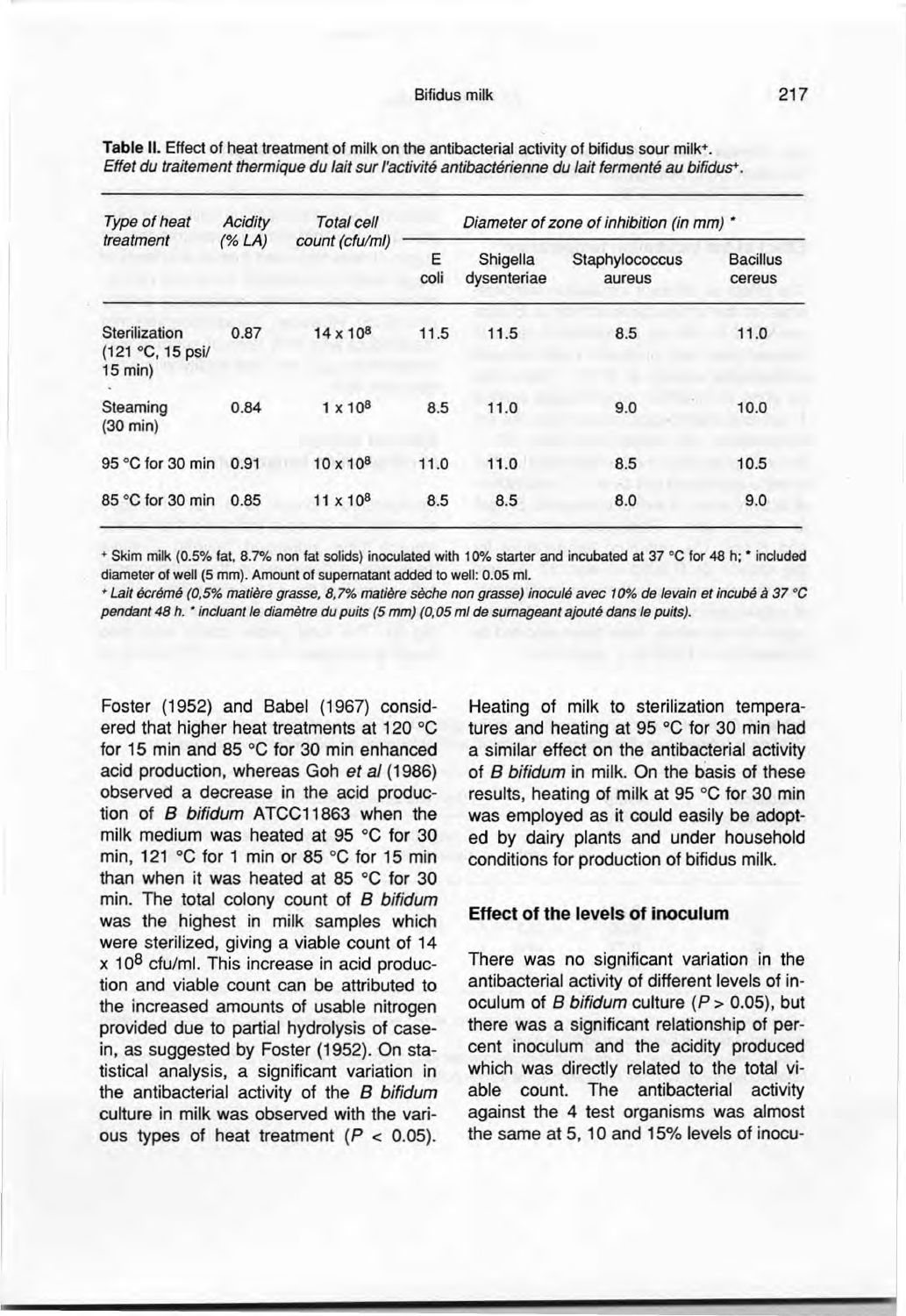lum. Similar observations for 1, 2 and 3% inoculum of *L acidophilus* have been reported by Gandhi (1978).

#### Effect of the incubation temperature

The effect of different incubation temperatures on the antibacterial activity of B *bifid*um-NDRI in milk as presented in table III showed poor acid production and reduced antibacterial activity at 32 °C. There was no zone of inhibition when tested against *E coli* and *Staphylococcus aureus.* As the temperature was raised from 32 to 37  $^{\circ}$ C the acid production and antibacterial activity were increased but at 40 °C antibacterial activity was not exhibited against *Shigella dysenteriae, Staphylococcus aureus* and *E coli.* The optimum temperature for the growth of B bifidum was 37 °C and thus the maximum production of antibacterial substances was expected at this temperature. Similar results have been reported by Shahani *et al* (1976) for *L acidophilus.*

#### Effect of addition of sugar

Since bifidus sour milk tastes too bitter for infants, sweetened bifidus milk was prepared using different concentrations of sugar. It was observed that as the level of sugar addition increased there was no significant variation in the antibacterial activity *(P>* 0.05). However, it was observed that the product with 12% level of sucrose was excellent in taste and had acidity within the desirable limit.

## Effect of storage at refrigeration temperature

Refrigerated storage  $(5-8 °C)$  of bifidus sour milk for 30 days indicated that as the storage time increased beyond 3 days there was a decrease in the antibacterial activity against the 4 test organisms, with a sharp decline by the end of second week (fig 2). The total viable count was also found to decrease from 4.1 x 109 *cfu/ml* to.

Table III. Effect of incubation temperature on the antibacterial activity of bifidus sour milk  $+$ . *Effet de la température d'incubation sur l'activité antibactérienne du lait fermenté du biîidusr,*

| Incubation                | <b>Acidity</b><br>(% LA) | Diameter zone of inhibition (in mm) * |                          |                          |                           |  |  |
|---------------------------|--------------------------|---------------------------------------|--------------------------|--------------------------|---------------------------|--|--|
| temperature $(^{\circ}C)$ |                          | Ε<br>coli                             | Shigella<br>dysenteriae  | Staphylococcus<br>aureus | <b>Bacillus</b><br>cereus |  |  |
| 32                        | 0.56                     |                                       | 7.5                      |                          | 8.0                       |  |  |
| 37                        | 0.86                     | 8.5                                   | 10.0                     | 8.0                      | 8.0                       |  |  |
| 40                        | 0.71                     | 8.0                                   | -                        |                          | 10.0                      |  |  |
| 45                        | 0.65                     | $\overline{\phantom{a}}$              | $\overline{\phantom{0}}$ |                          | 6.5                       |  |  |

+ Skim milk inoculated with 10% starter and incubated for 48 h; • included diameter of weil (5 mm); -: no inhibition observed. Amount of supernatant added: 0.05 ml.

+ Lait écrémé inoculé avec 10% de levain et incubé pendant 48 h; \* incluant le diamètre du puits (5 mm); - : pas d'in*hibition observée; (D,OS ml de sumageant ajouté dans le puits).*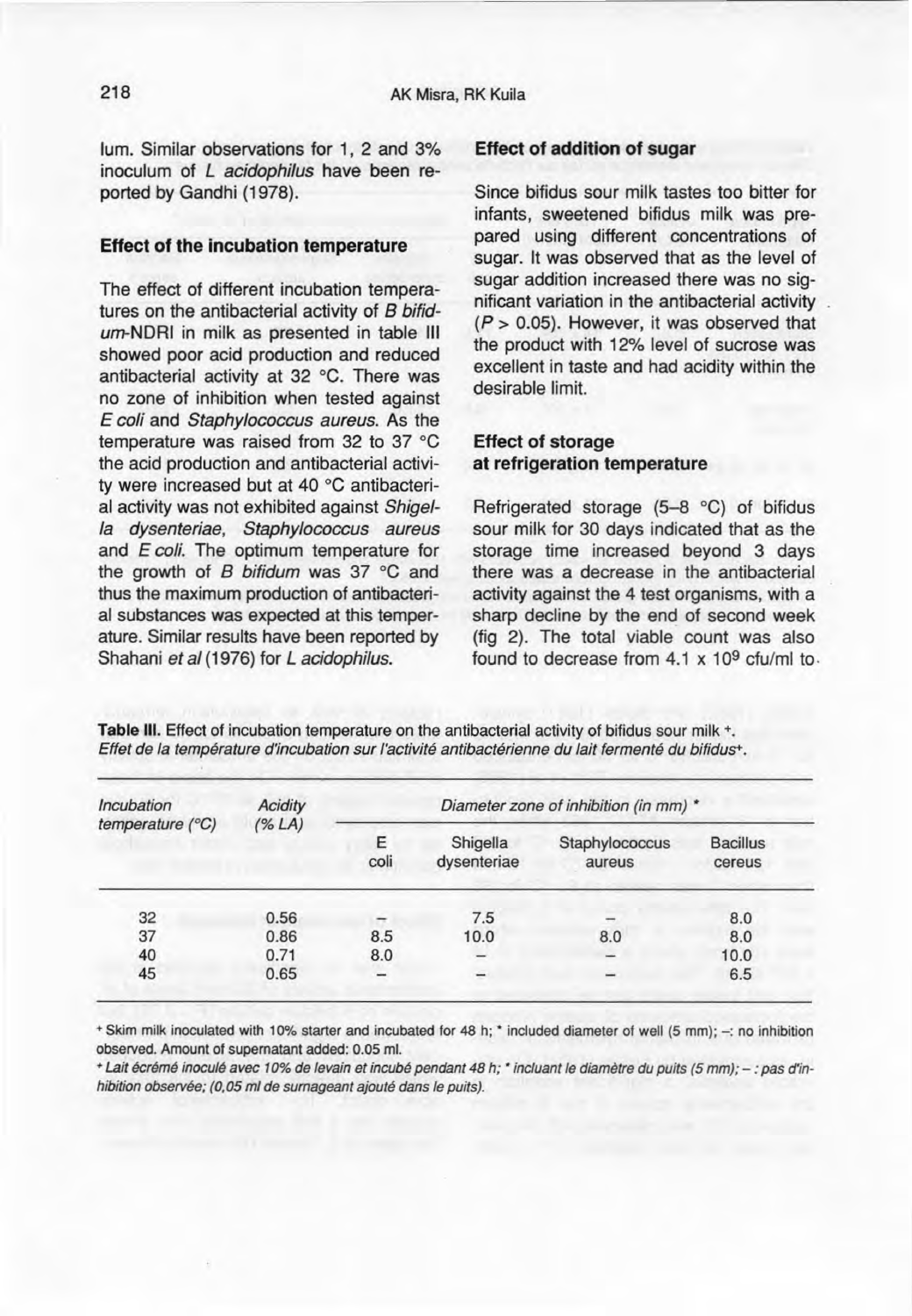



2.1 x 106 cfu/ml after 30 days of storage. The product did not have any off-flavour after 30 days of storage, but it tasted very sour. Products stored up to 17 days were good in taste and also had the requisite amount of total viable count (10 $8$  cfu/g) to be utilized for implantation in the intestine by direct consumption of bifidus milk.

## **CONCLUSION**

Sensory evaluation studies revealed that sweetened bifidus milk was preferred over

normal bifidus milk. Thus direct consumption of sweetened bifidus milk can be recommended for infants through bottle feeding with the aim of providing viable cells suitable for intestinal implantation.

#### **REFERENCES**

- Amerine MA, Pangborn RM, Roessler EM (1967) A *Principle of Sensory Evaluation of Foods.* Academie Press, New York
- Babel FJ (1967) Techniques for cultured products. *J Dairy Sci* 50, 431-433